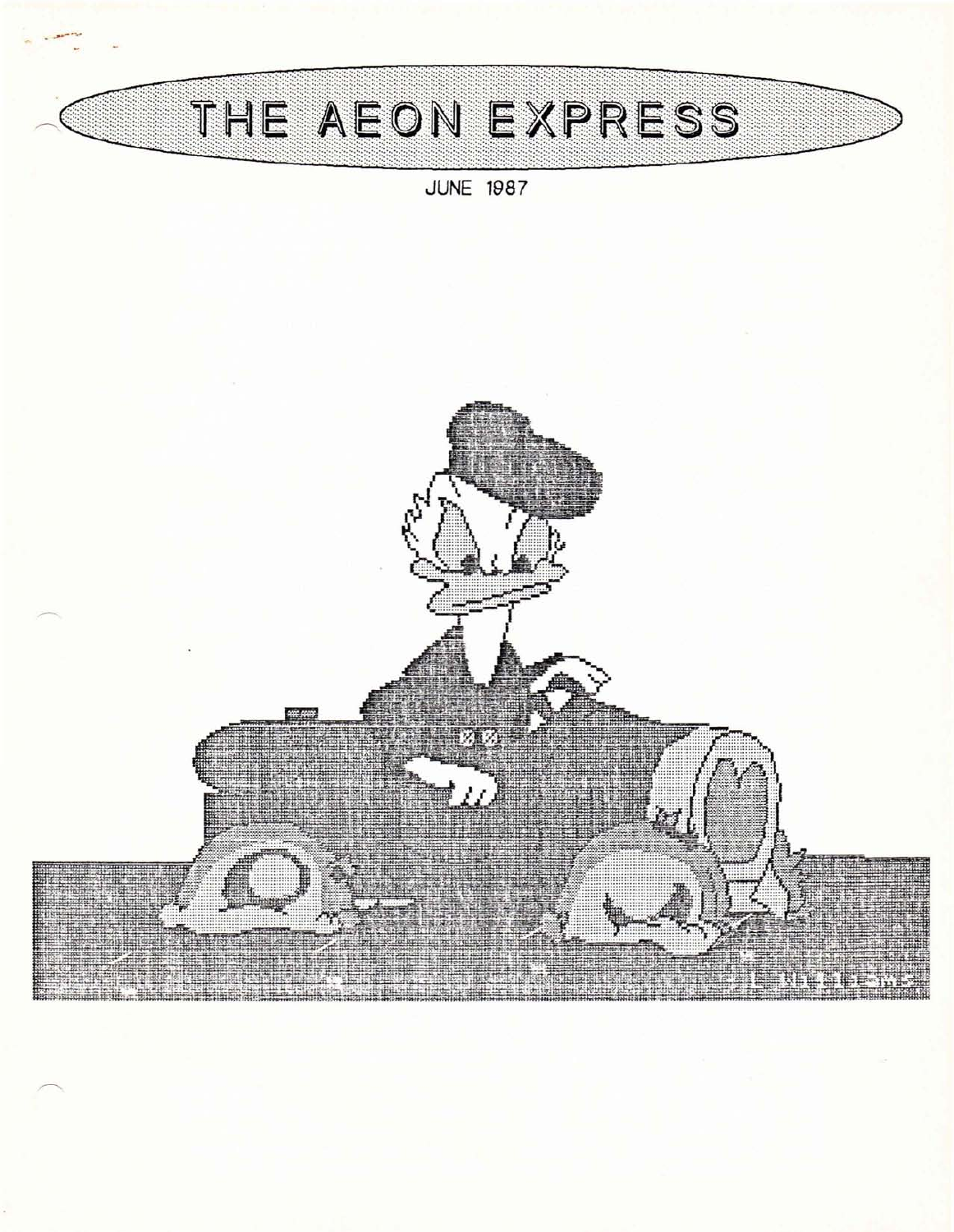### THE OFF1CE OF THE PREZ. by Rod Swanson - 06/87

Here we go again. Another month has gone by and it feels like centuries. Last month 1 was absent from the May meeting because <sup>1</sup> *was* in the R.O.C. (otherwise Rnown as Taiwan) The *main* reason for me going was *<sup>a</sup>* world Kung-Fu Tournament, since that is a field of study that has been taking so much of my time during the past 5 years. (That AND my Atari Computers, of course) Well, the competition was wonderful and the U.S. team took first place in all-around points. This is the first time we (U.S') were represented and winning *was* quite a feat in itself. A secondary area of interest that 1 brought over there was the Atari Computer. (I did not bring a system but 1 did bring lots of P/D software, both 8-bit and ST) Well, to make a long story short (PLEEESE) 1 did not find ;llNYTH1NG that *had* to do *with* any ;llT;2lR1.. *(nor* Commodore) Lots of 1BM and a little Apple 11 (no Mac either) stuff, mostly software, litHe *hardware.* That brings me to *<sup>a</sup>* point concerning piracy. EVERYBODY pirates EVERYTHING over there. PIRATE 1BM's and PIRATE APPLE's galore. These are not clones mind you, these are illegal replicas. Oh we[(, better them *than* us. 1 saw stores that sold a brand of IBM clone called TATUNG, which by the way is made in Taiwan, and is of good quality (suprized?). 1 did buy a TT1C DM212a modem. 1t is 100% Hayes compatible, is 300/1200 auto everything, external (internal card ones are *avait* alsol. lt reminds me of the *Smart*team modem (same manu facturer?l. <sup>1</sup> <sup>t</sup> is made by *<sup>a</sup>* subsidiary of TATUNG called Taiwan Telecommunications lndustry Co. lt is *<sup>a</sup>* great modem and it cost me S85. US. <sup>1</sup> even toured the factory, *had* tea, and met the techs *who* by the way, spoke fluent ENGLISH. They arranged for me to purchase the modem 'for sample only' to try out at home and maybe find someone eLse *who* wants to purchase. There is this 1 little catch, THE MODEMS COST \$75 (US) EACH IF you BUY THEM BY THE 'KILO'!!! (thats 1,000 units in case you are not famHiar *with* metric terms) This is *<sup>a</sup>* great buy if you *can* come up with \$75,000 to invest. You can/should sell em for S125-\$150 and maRe around S50,OOO to \$75,000 gross. <sup>1</sup> ;ust dont have *that* Rind of money (ayin around, sorry. <sup>1</sup> wit( write them and thank them soon. Perhaps they would sell 'just <sup>a</sup> few' but who Rnows.

The computer people *that* <sup>1</sup> did meet *at* the stores and *at* the JJ1C factory, had of course heard of AJAR1 computers but explained that like most others, 'they are imported equipment, not cheap or easy to come by.' Thats why they wouLd *rather* pirate the B1G BOYS computers. Taiwan *has* no 'copyright laws'. Anything goes!! Records, tapes, JVs, even books are all 'professionally PIRATED' (as an after thought 1 just remembered that 1 should make one thing clear and that the companies 1 visited, JAJUNG AND JJ1C, are not pirateers, they *have* their *own 'compa* ti-bites' so to speaR, their *own* 'bios and roms and so forth'.). If I was to be in the country for an extended stay, they said that they could put me in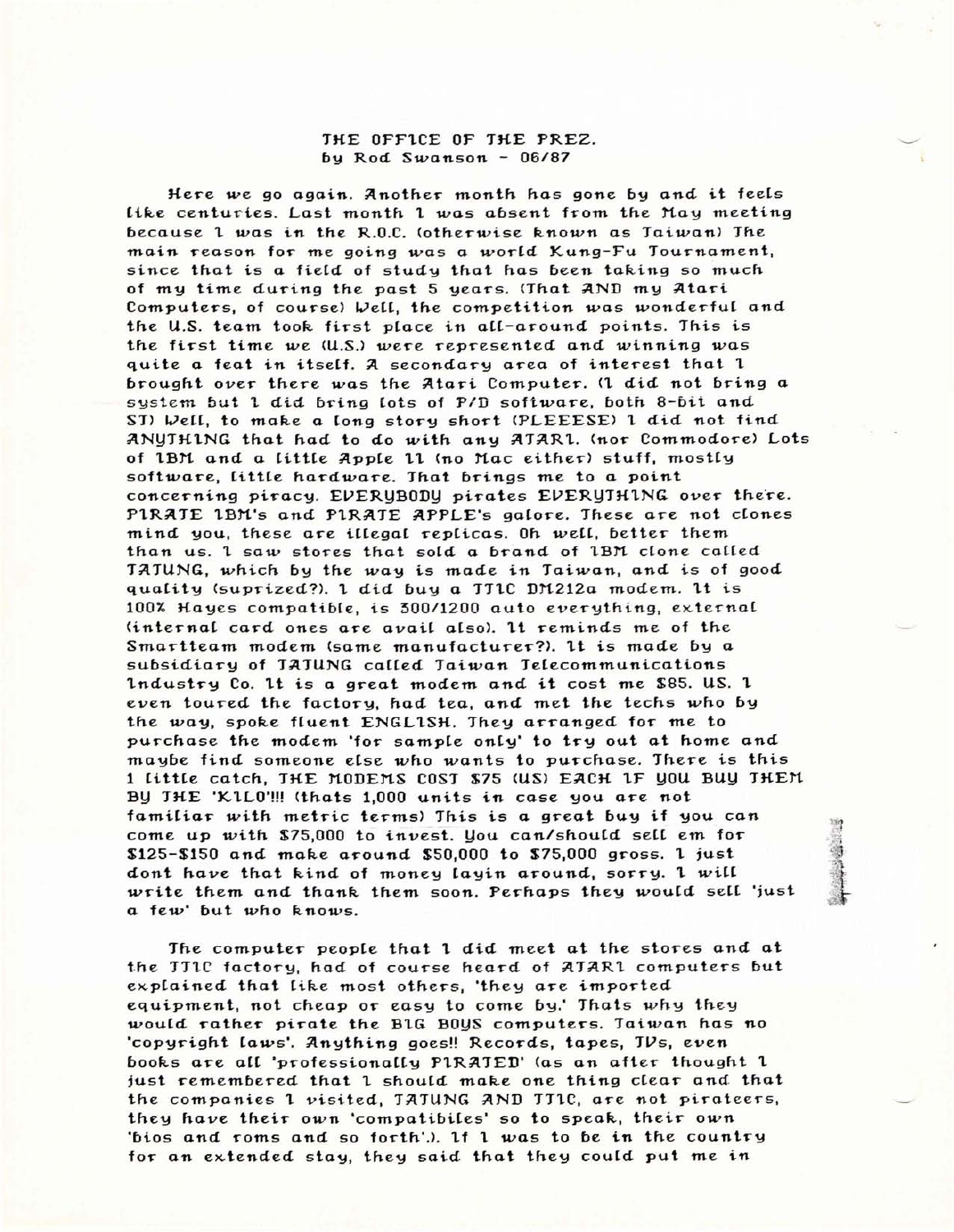contact with an Atari club over there, BUT they would have to hunt em down, that would take a week or more. Oh well, too bad 1 dont have an 1BM or APPLE. It would be nice to buy AUTOCAD or APPLEWORKS for \$20 (pirated of course) and bring back to share.......hehehe....?????

till next month...

## THE WORLD OF ATARL!! formerly ATAR1 EXPO

Well folks, this is what you have all been waiting for. The 1987 ATAR1 show is going to stop off in our area. It will be held at the Santa Clara Convention Center, 5001 Great America Pkwy in Santa Clara. It will be 'for AJAR1's only', just what the doctor ordered. Are you tired of going to computer shows, wading around through the vast amounts of 'other computers' garbage just to get to the Atari stuff? Are you in need of seeing and buying the latest and greatest in software and other products for your beloved Atari? Want to meet famous computer people and Music pros? Look no further than the 'WORLD OF ATAR1'. It will be held June 19 & 20, from 10-6 pm. Tickets are \$5 at the door but AEON will have advance tickets for \$3.50 (hopefully 1 will have them by the JUNE meeting, second Thurs this month, 7 pm at Rapoport computers in Napa). This is the show that you do not want to miss. As an added 'suprise' 1 hear that we will also see some great new 8-bit products there!!

### PROFESSIONAL MIDI/ATARI MUSICIANS!!

If you have not seen the May issue of ST-LOG you may not know that the Atari is becoming the Midi computer of choice to many PROS. Here is a list of people that have shown an interest OR actually use ATAR1 computers in the studio:

PETER GABRIEL STEVIE WONDER JEAN-MICHEL JARRE (FRANCE) **JANGERINE DREAM (GERMANU)** POINTER SISTERS MIKE PINDER (MOODY BLUES) JAY FERGUSON (FORMERLY OF SPIRIT) MARK WOLFSON, SHARON BOYLE AND GARY GOETZMAN DAVE GRUSIN LEE RITENOUR look for even more real soon....

#### THIS MONTHS NEWSLETTER...

1 must take a moment to apoligize for the shortness (?) of this months newsletter. Daryl, our newsletter person, has had some trouble with his ST. It donna worka no mo. Guess he